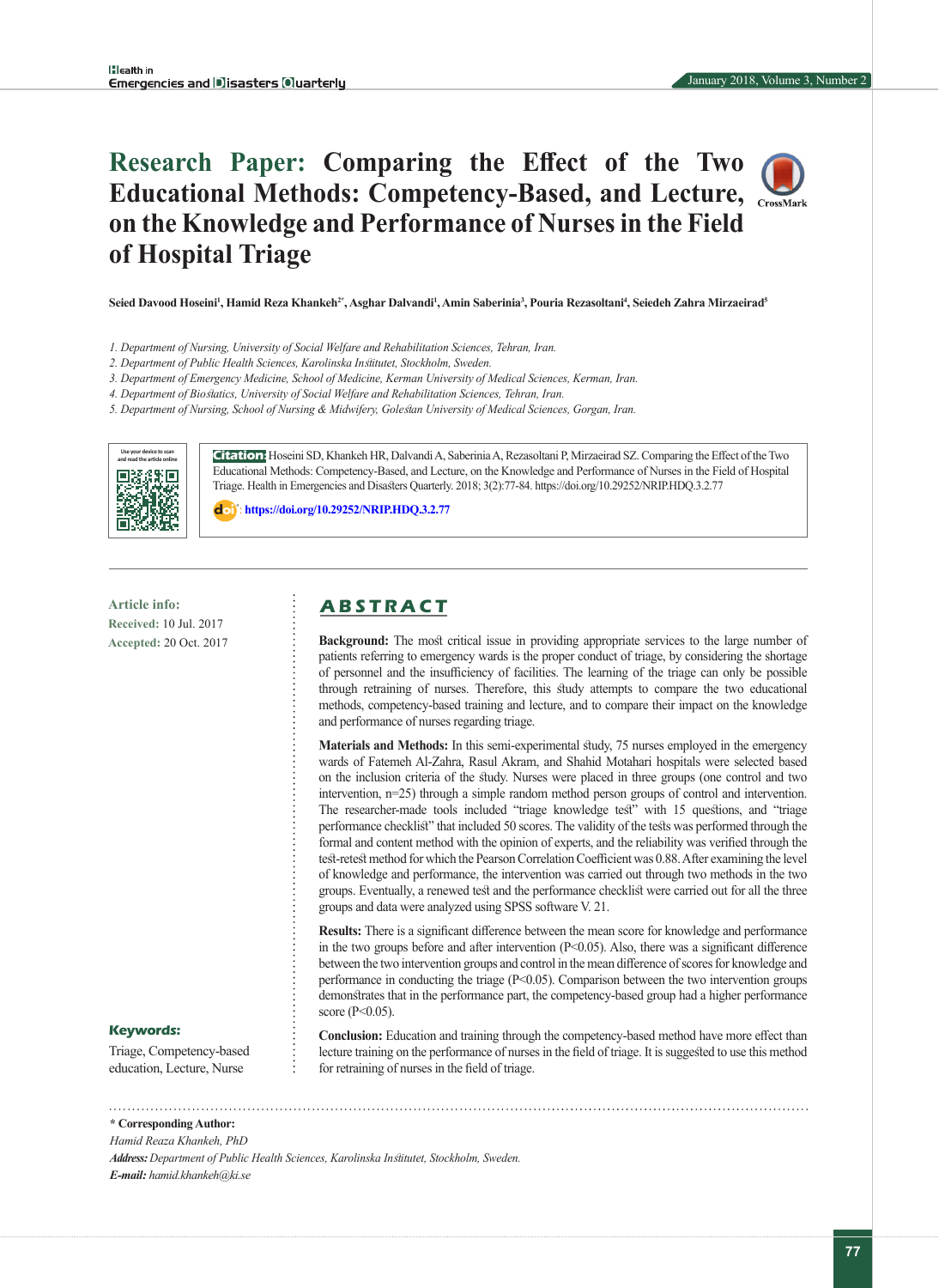# **1. Introduction**

# **H**

ospitals have the primary role in establishing the right of the need for urgent care and timely treatment [\[1\].](#page-5-0) Under ordinary circumstances, the emergency ward has been increasingly considered by the general public as the entry point to the hospital  $[2]$ . Iran is prone to med-

ical emergencies and accidents and is one of the most vulnerable countries in this regard [3]. Under such circumstances establishing the triage seems unavoidable. The purpose of triage is to prioritize the patients for the requirement of treatment up-front [\[4\].](#page-5-2) Results show that the knowledge and awareness of nurses about triage are insufficient  $[5-7]$ . The reality is, that in the academic curriculum there are no specific categories for teaching the triage and the only solution available is to organize training workshops and to refer to the very few and scattered articles that have been published in this field [\[8\]](#page-5-4). The lecture is one of the more common and traditional methods in Iran's medical community regarding the continuing education programs [\[9\]](#page-6-0).

Kavoosi (2013) reported that retraining classes were usually held in the form of lecture, and studies have shown that 80% of nurses acquire information during retraining classes that are not suitable for the medical departments they work in, and 60% of nurses oppose the conduct of in-service training and retraining programs under that method. The non-standard implementation of these programs has led to a reduction of the nurses' competency in the clinical environments, and as a consequence, the quality of care the nurses provide to patients is declined  $[10]$ .

Learning of fundamental issues in providing nursing care requires new educational strategies [\[11\]](#page-6-2). One of these methods is the competency-based education program that provides the personnel who require the general and specialized competencies to do their job and acquire them based on their competencies. The purpose of competency is to provide nursing care based on professional standards of performance, and competency-based retraining program provides the skills and capabilities needed by nurses for a safe and effective function without the need for direct supervision [\[12,](#page-6-3) [13\]](#page-6-4). Apparently, the only study conducted in Iran on the competencybased education was reported by Kavoosi (2013) on the emergency ward nurses in the field of cardiopulmonary resuscitation that led to an upgrade of 40% in this re-gard [\[10\]](#page-6-1). As per out knowledge, this is the first report to make a comparison under this method. Considering the need for retraining in the field of triage and the use of new methods, this study proceeds to compare the lecture-based education and competency-based training and their effect on the knowledge and performance of nurses in the field of hospital triage.

#### **2. Materials and Methods**

This was a semi-experimental three group study. The research population included the nurses who were employed (winter 2016) at the emergency wards of Shahid Motahari Hospital, Gonbad Kavoos, Rasul Akram Hospital, Kalaleh and Fatemeh Al-Zahra Hospital, Minoodasht at the time the study was conducted. All the three hospitals are general hospital and located in the eastern part of the province of Golestan in northern Irans. About the number of beds and personnel these hospitals are almost similar and the three cities of Gonbad Kavoos, Kalaleh, and Minoodasht are similar regarding demographic and cultural contexts. The sampling method was the total population sampling method (non-randomized sampling based on willingness to take part in the study). All nurses who held at least a Bachelor's Degree were registered and were assigned a number. Twenty eight nurses were placed in the intervention groups, and 27 were placed in the evidence-based group.

In the competency-based intervention group, one nurse because of having had participated in a similar workshop and two nurses because they were not present in all of the stages of the research were excluded from the study, and eventually 25 nurses comprised the intervention group. In the lecture-based intervention group, three nurses were excluded from the study because they did not participate in the training workshop therefore, 25 nurses remained. In the control group two nurses because they were not present in all of the stages of the research were excluded from the study, and eventually, 25 nurses comprised the control group.

To collect data, a questionnaire containing 15 questions was prepared to determine the level of knowledge of nurses before the intervention and one month after the intervention and was responded by the study population. A checklist including nine main items and 50 scores (checklist of Alborz University of Medical Sciences approved by the Ministry of Health) was used to determine the performance level. Before the intervention and one month after the intervention, the checklist was filled by the researcher with the supervision of the educational supervisor of the hospitals. Verification of the validity of the questionnaire and the checklist was performed by 9 authorities from the University of Social Welfare and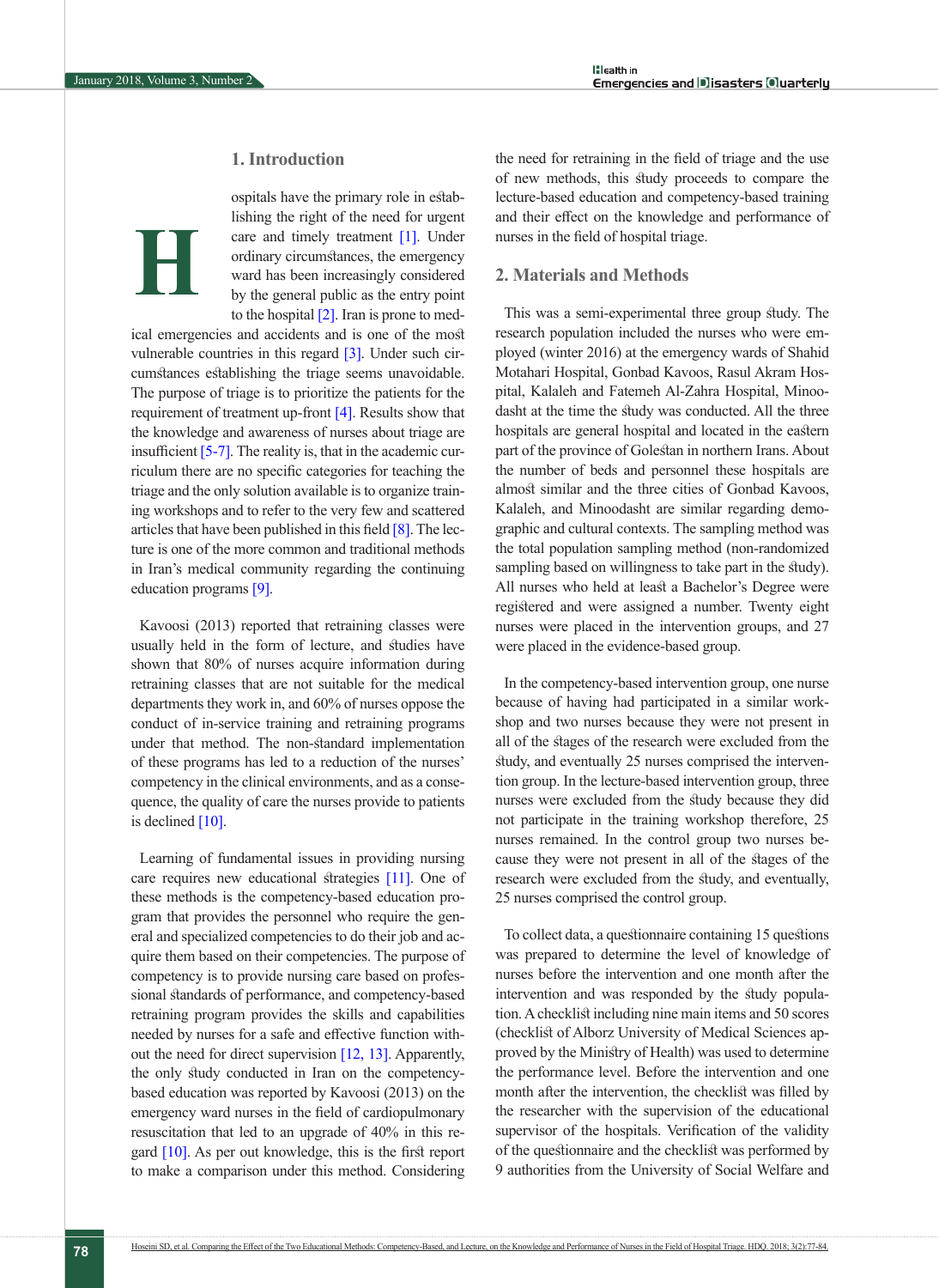Rehabilitation Sciences (1 professor), officials of The National Organization for Emergencies at the Ministry of Health (5 officials) and emergency medicine specialists of Imam Khomeini Hospital of Tehran and the University of Tehran (3 specialists).

The validity of the test was performed through the method suggested by Lavashi, and all of the questions had required validity. The reliability of the test was performed using the test-retest method in a way that 10 members of the emergency ward's nursing personnel of Hazrat Ma`sumeh Hospital who were not participating in the research responded to the questionnaire within two weeks. The reliability of the test for all of the questions was calculated using the Pearson Correlation Coefficient, and the result was 0.99 which is acceptable and demonstrates the reliability of the tools. The collected data was analyzed by SPSS V. 21 and by Chi-square test, Fisher's Exact test, Kolmogorov Smirnov test, Wilcoxon test, One-Way Analysis of Variance, Tukey post hoc test, and Kruskal Wallis Test.

The intervention was carried out through a one-day lecture workshop in an intervention group and intradepartmental training and on the basis of competency in the other intervention group which included the following: 1. Holding an intradepartmental meeting and presenting educational materials from the hospital triage book; 2. Referring to records and files and questionnaire and checklist to identify weak and strong points; 3. Providing a flash card of the mistake of each personnel member to her individually, along with practicing the clinical instances; 4. Weekly reflection meeting and presentation of the solution by the personnel for the existing situation; 5. Providing the obtained results to the departmental director and the nursing management.

#### **3. Results**

Demographic variables were compared to examine the similarity of the two groups [\(Table 1\)](#page-3-0). [Table 2](#page-3-1) indicates mean (SD) of the scores on knowledge received by the emergency ward nurses regarding hospital triage (before and after) and mean (SD) of performance of the emergency ward nurses regarding hospital triage (before and after) are shown in [Table 3](#page-4-0). The results of Table 4 show that after the test there is a significant difference between the mean scores of the emergency ward nurses regarding triage in three groups of evidence-based, the lecture intervention and the competency-based intervention (P<0.05).

A significant  $(P<0.05)$  difference between the mean scores of the knowledge of emergency ward nurses in the control group and the two intervention groups of lecture and competency-based was observed as determined by the Tukey test [\(Table 5\)](#page-4-1). Therefore, it can be concluded that regarding the knowledge of nurses on triage, both of the lecture intervention group and competency-based intervention group were more effective as compared with the control group. Regarding the triage, no significant difference was observed between the mean scores on the knowledge of the emergency ward nurses in the lecture intervention group and the competency-based intervention group ( $P>0.05$ ).

The results of [Table 6](#page-4-2) shows that there is a significant difference regarding the triage between the median rating of scores for the performance of the emergency ward nurses in the three groups of evidence-based, lecture intervention, and competency-based (P<0.05). Considering the observed significant difference between the median rating of the scores of the three study groups, it can be concluded that in the field of hospital triage, the competency-based intervention has a more significant impact on improving the performance of nurses regarding the hospital triage.

#### **4. Discussion**

Findings of this study demonstrate that before the study, the three groups had similar underlying variables. There is a significant difference between the knowledge and performance of nurses in both the intervention groups, before and after training, while in the control group, no significant difference was observed between the median scores of knowledge and performance. Considering that in the performance part, the scores of the competencybased group is far ahead of the other groups, it demonstrates that, this type of education can have positive outcomes on the clinical practice and performance of nurses.

As per knowledge this is the first report of its kind comparing the results of the two groups and also with the control group. However, in similar studies, it was shown that the results derived from this study are consistent with the results reported by Haghdoost (2009) and Rahmati (2013) on the point that education increases the knowledge and improves the performance of nurses regarding hospital triage  $[5, 14]$  $[5, 14]$ . Also, the study by Yadullahi (2014) had shown that education increases the knowledge and improves the performance of nurses about triage [\[15\].](#page-6-6) However, this study differs from the current study regarding these training sessions which were in the form of workshop and training was not performed in the practical method Nevertheless, the results of both studies are consistent. Also, the results of this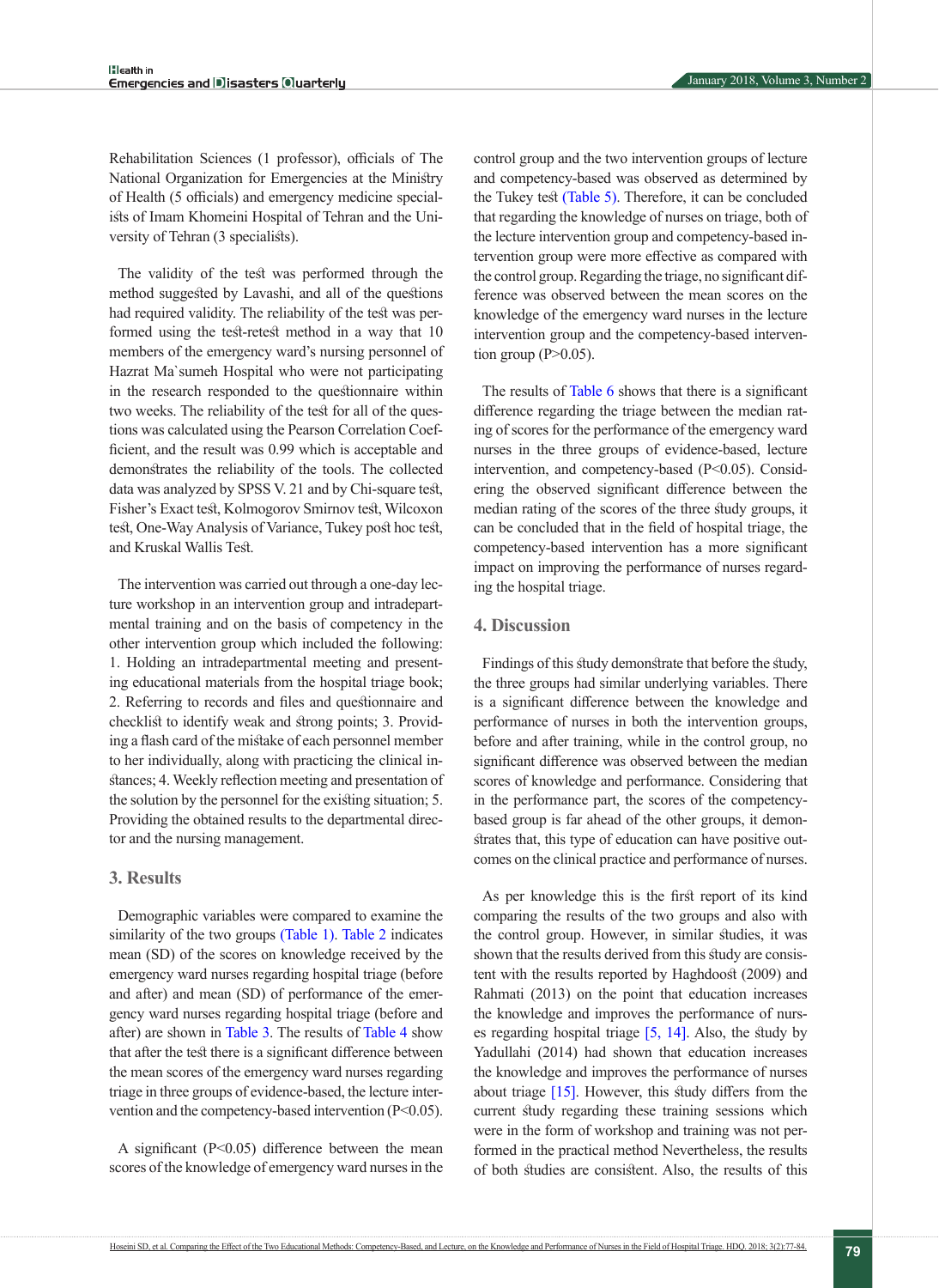| Variable   |                   |                                 |     |                     |                         |                |                       | <b>Test Statistic</b> |                          | Probability |
|------------|-------------------|---------------------------------|-----|---------------------|-------------------------|----------------|-----------------------|-----------------------|--------------------------|-------------|
|            |                   | <b>Control Group</b><br>Lecture |     |                     | <b>Competency-Based</b> |                | Chi-<br><b>Square</b> | <b>Fisher</b>         | Value                    |             |
|            | Male              | 11                              | 44% | $\overline{7}$      | 28%                     | 8              | 32%                   |                       |                          | 0.465       |
| Gender     | Female            | 14                              | 56% | 18                  | 72%                     | 17             | 68%                   | 1.531                 | $\overline{\phantom{a}}$ |             |
|            | $25$              | 5                               | 20% | 5                   | 20%                     | 6              | 21.3%                 |                       |                          |             |
| Age        | 25-31             | 14                              | 56% | 20                  | 80%                     | 18             | 69.3%                 |                       | 0.491                    | 0.062       |
|            | 32-37             | 6                               | 24% | $\mathsf{O}\xspace$ | 0%                      | $\mathbf{1}$   | 4%                    |                       |                          |             |
| Marital    | Single            | 9                               | 36% | 11                  | 44%                     | 9              | 36%                   | 0.799                 |                          | 0.450       |
| status     | Married           | 16                              | 64% | 14                  | 56%                     | 16             | 64%                   |                       |                          |             |
|            | Official          | $\overline{4}$                  | 16% | $\overline{2}$      | 8%                      | $\overline{4}$ | 16%                   |                       |                          |             |
|            | Semi-<br>official | 10                              | 40% | $\overline{7}$      | 28%                     | $\overline{4}$ | 16%                   |                       | 5.054                    | 0.546       |
| Employment | Contractual       | 6                               | 24% | 10                  | 40%                     | 10             | 40%                   |                       |                          |             |
|            | Project           | 5                               | 20% | 6                   | 24%                     | $\overline{7}$ | 28%                   |                       |                          |             |
| Background | $4 - 1$           | 15                              | 60% | 19                  | 76%                     | 21             | 84%                   |                       |                          |             |
|            | $8 - 5$           | 9                               | 36% | 6                   | 24%                     | 4              | 16%                   |                       | 4.753                    | 0.235       |
|            | $12-9$            | 1                               | 4%  | $\mathbf 0$         | 0%                      | 0              | 0%                    |                       |                          |             |

<span id="page-3-0"></span>**Table 1.** Distribution of the research samples based on demographic characteristics

#### **H**ealth in Emergencies and DIsasters Oluarterly

study are consistent with the study reported by Muhammadnedjad and colleagues (2013) and by Mirhaghi and colleagues (2010) on the point that the knowledge of nurses regarding hospital triage is at a low level [16, [17\]](#page-6-7). Also, the results derived from this study are consistent with the study by Vahabi and colleagues (2005) in which the two methods of lecture-based training and multimedia training were compared and demonstrated that the knowledge of nurses were increased in both the groups through training [\[18\]](#page-6-8). In the studies mentioned above, the number of groups and method of training were different; however, about the results achieved from intervention through training they are consistent with findings of the current study. The only intervention through competency-based training on the ability of nurses in performing resuscitation was carried out by Kavoosi (2013) which led to improvement in the performance of nurses [\[10\].](#page-6-1) In the study conducted by Fan on 312 Taiwanese students in two groups of intervention and control it was demonstrated that the competency-based

<span id="page-3-1"></span>**Table 2.** Median and standard deviation of the scores on knowledge received by the emergency ward nurses regarding hospital triage (before and after)

| <b>Dependent</b>       |                               |               | <b>Before</b>                       | After             |                                     |  |  |  |
|------------------------|-------------------------------|---------------|-------------------------------------|-------------------|-------------------------------------|--|--|--|
| Variable               | Group                         | <b>Median</b> | <b>Standard</b><br><b>Deviation</b> | <b>Median</b>     | <b>Standard</b><br><b>Deviation</b> |  |  |  |
| Nurses' knowl-<br>edge | Evidence-based                | 6.16          | 1.59                                | 6.32              | 1.31                                |  |  |  |
|                        | Lecture intervention          | 6.00          | 1.29                                | 7.56              | 1.44                                |  |  |  |
|                        | Competency-based intervention | 6.57          | 0.844                               | 8.04              | 1.67                                |  |  |  |
|                        | Total                         | 6.24          | 1.288                               | 7.31              | 1.63                                |  |  |  |
|                        |                               |               |                                     | <b>H</b> ealth In |                                     |  |  |  |

Emergencies and Disasters Ouarterly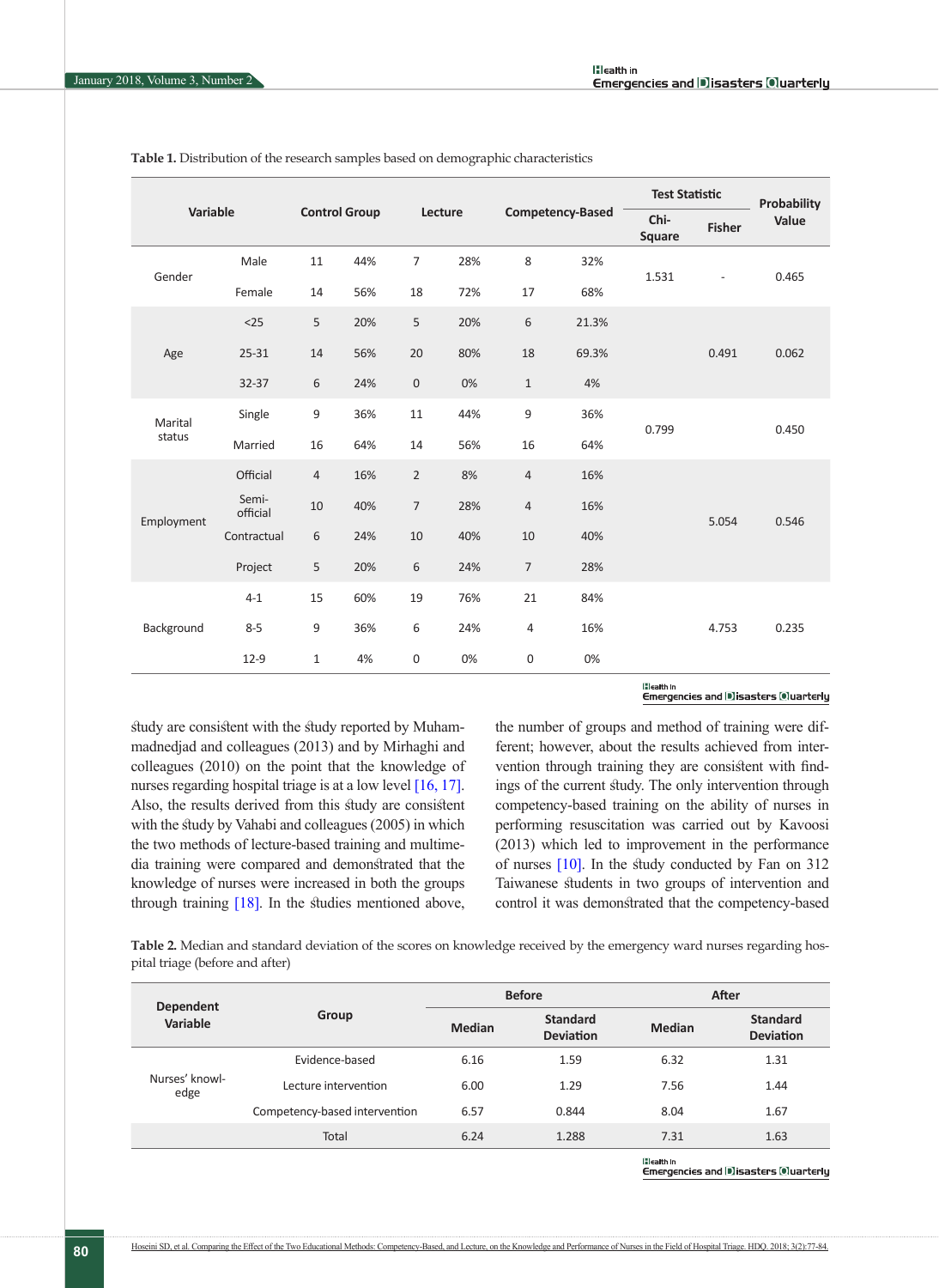|                           |                               |               | <b>Before</b>                       | After               |                                     |  |
|---------------------------|-------------------------------|---------------|-------------------------------------|---------------------|-------------------------------------|--|
| <b>Dependent Variable</b> | Group                         | <b>Median</b> | <b>Standard</b><br><b>Deviation</b> | <b>Median</b>       | <b>Standard</b><br><b>Deviation</b> |  |
|                           | Evidence-based                | 18.50         | 1.02                                | 18.00               | 1.29                                |  |
| Nurses' performance       | Lecture intervention          | 18.00         | 1.33                                | 26.50               | 0.00                                |  |
|                           | Competency-based intervention | 18.00         | 1.29                                | 33.50               | 0.00                                |  |
|                           | Total                         | 18.17         | 1.22                                | 22.67               | 6.42                                |  |
|                           |                               |               |                                     | <b>If Leatth In</b> |                                     |  |

<span id="page-4-0"></span>**Table 3.** Median and standard deviation of performance of the emergency ward nurses regarding hospital triage (before and after)

Emergencles and Disasters Ouarterly

**Table 4.** Results of one-way analysis of variance for comparing the mean scores of the nurses' knowledge level

| Variable                              | Group                          | <b>Median</b> | <b>Standard</b><br><b>Deviation</b> |       | P     |
|---------------------------------------|--------------------------------|---------------|-------------------------------------|-------|-------|
| Nurses' knowledge<br>regarding triage | Evidence-based                 | 6.32          | 1.31                                |       |       |
|                                       | Lecture intervention           | 7.56          | 1.44                                | 8.942 | 0.000 |
|                                       | Competency- based intervention | 8.04          | 1.67<br>$\cdots$                    |       |       |

<span id="page-4-1"></span>**Table 5.** Tukey post hoc test to examine the significance of the difference between the groups

| Group                |                  | Difference of Mean<br>Scores (i-j) | <b>Standard</b><br><b>Deviation Error</b> | <b>Significant Level</b> |  |
|----------------------|------------------|------------------------------------|-------------------------------------------|--------------------------|--|
|                      | Lecture          | $-1.240$ <sup>*</sup>              | 0.42                                      | 0.012                    |  |
| Evidence-based       | Competency-based | $-1.720$ <sup>*</sup>              | 0.42                                      | 0.000                    |  |
|                      | Evidence-based   | $1.240*$                           | 0.42                                      | 0.012                    |  |
| Lecture intervention | Competency-based | $-0.480$                           | 0.42                                      | 0.491                    |  |
|                      | Evidence-based   | $1.720*$                           | 0.42                                      | 0.000                    |  |
| Competency-based     | Lecture          | 0.480                              | 0.42                                      | 0.491                    |  |
|                      |                  |                                    | <b>The Location Inc.</b>                  |                          |  |

|:leatth in<br>Emergencies and |#]isasters @luarterly

<span id="page-4-2"></span>**Table 6.** Comparison of the mean rating of the scores of the performance of the emergency ward nurses regarding triage

| Variable                                | Group                         | <b>Numbers</b> | <b>Mean Ratings</b> | $X^2$  | df | P     |
|-----------------------------------------|-------------------------------|----------------|---------------------|--------|----|-------|
| Nurses' performance<br>regarding triage | Evidence-based                | 25             | 13.00               | 74.000 |    | 0.000 |
|                                         | Lecture intervention          | 25             | 38.00               |        |    |       |
|                                         | Competency-based intervention | 25             | 63.00               |        |    |       |

lilealth in<br>Emergencies and Disasters (Quarterly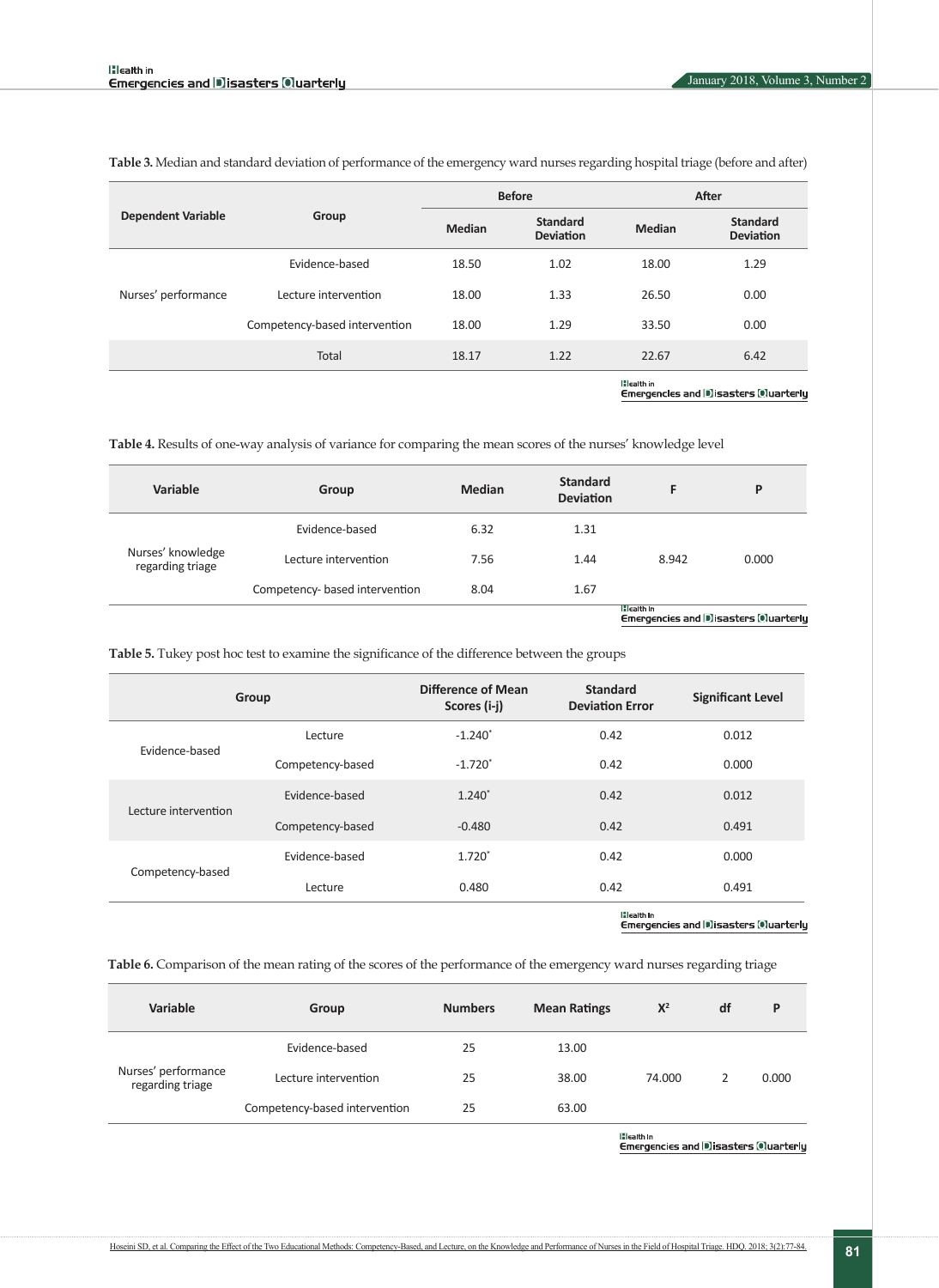education leads to impressive growth in the intervention group on the academic performance of the students in their courses for internal medicine and surgery, and it is consistent with this study. Fan mentioned that this method of education can reduce the distance between the educational and clinical environments [\[19\].](#page-6-9)

In another study, competency-based education has led to improvement in the performance as compared with education through traditional classes [\[20\]](#page-6-10). Also, in the study conducted by Imamzadeh Ghasemi (2004), it became clear that using performance standards and identifying the weak and strong points and providing guidance feedbacks to nurses will improve the nurses' performance in providing nursing care to patients [21]. These all are consistent with the results achieved from this study about improvement in the performance and function of nurses.

All the above-mentioned studies demonstrate the effectiveness of the educational method studied here and the results achieved from this study also corroborates with it. Numerous studies have been conducted indicating the effectiveness of education on hospital triage. However, nurses are still weak with regard to knowledge and performance which demonstrates that responsible authorities have not paid sufficient attention to the education and training needed in this field whether during the nurses' academic studies or their service and retraining.

## **5. Conclusion**

This study demonstarted that both the competencybased educational intervention and lecture lead to an increase in the knowledge and improvement in the performance of nurses about hospital triage. However, the competency-based educational method is more efficient in improving the nurses' performance. Therefore, it is recommended that this educational method should be used for retraining of nurses in the field of triage. It is also recommended that for more generalizability and increasing the capabilities, study should be conducted in critical clinical departments by using the competencybased educational approach as well as its comparison with other educational methods.

Considering the weakness of nurses in patients' triage, it is necessary to repeat and retrain this subject for clinical nurses, and understand that performing this educational method will improve the performance of nursing care and will increase the quality of services provided to patients. It is also recommended that similar study should be conducted in a hospital with a more significant number of participants and to perform similar study with a more extensive follow-up. Furthermore, studies should be conducted with this educational method on variuos other clinical issues in nursing.

### **Acknowledgements**

This article is based on the MSc. thesis of Seied Davood Hoseini conducted at Department of Nursing, University of Social Welfare and Rehabilitation Sciences of Tehran. The authors of this study wish to express their gratitude to all the nurses of Shahid Motahari, Fatemeh Alzahra, and Rasul-e Akram hospitals and the officials of Gorgan University of Medical Sciences and also the university professors that assisted us in verifying the validity of the tests.

#### **Conflict of Interest**

The authors declared no conflicts of interest.

#### **References**

- <span id="page-5-0"></span>[1] Faraji A, Khankeh HR, Hosseini MA, Abdi K, Rezasoltani P. Effect of simulated training course on preparedness of nurses to do pre-hospital triage. Journal of Health Promotion Management. 2013; 2(4):24-9.
- <span id="page-5-1"></span>[2] Azizi F, Hoseini MA, Rahgozar M, Pazooki M. [Triage effect on the length of the waiting period to receive medical services and satisfaction of patients referred to the hospital (Persian)]. Paper presented at The 2<sup>nd</sup> National Emergency Medicine Conference; 2007 May 27; Tehran, Iran.
- [3] Djalali A, Khankeh H, Öhlén G, Castrén M, Kurland L. Facilitators and obstacles in pre-hospital medical response to earthquakes: A qualitative study. Scandinavian Journal of Trauma, Resuscitation and Emergency Medicine. 2011; 19(1):30. doi: 10.1186/1757-7241-19-30
- <span id="page-5-2"></span>[4] Afzali Moghadam M. [Hospital triage basics (Persian)]. Tehran: Teimourzadeh; 2012.
- <span id="page-5-3"></span>[5] Taheri N. [Assessment of knowledge and activity of nurses in triage field in hospitals of Kerman University of Medical Sciences, 2005 (Persian)] [PhD dissertation]. Kerman: Kerman University of Medical Sciences; 2005.
- [6] Kamrani F, Ghaemipour F, Nikravan M, Alavi Majd H. [Prevalence of miss triage and outcomes under triage of patients in emergency department (Persian)]. Journal of Health Promotion Management. 2013; 2(3):17-23.
- [7] Mirhaghi AH, Roudbari M. [A survey on knowledge level of the nurses about hospital triage (Persian)]. Iranian Journal of Critical Care Nursing. 2011; 3(4):167-74.
- <span id="page-5-4"></span>[8] Tadrisi SD, Siavash Vahabi Y, Ghayem Sh, Ebadi A, Daneshmandi M, Saghafinia M. [Comparing the effect of triage education in lecture and multimedia software on nurses learning